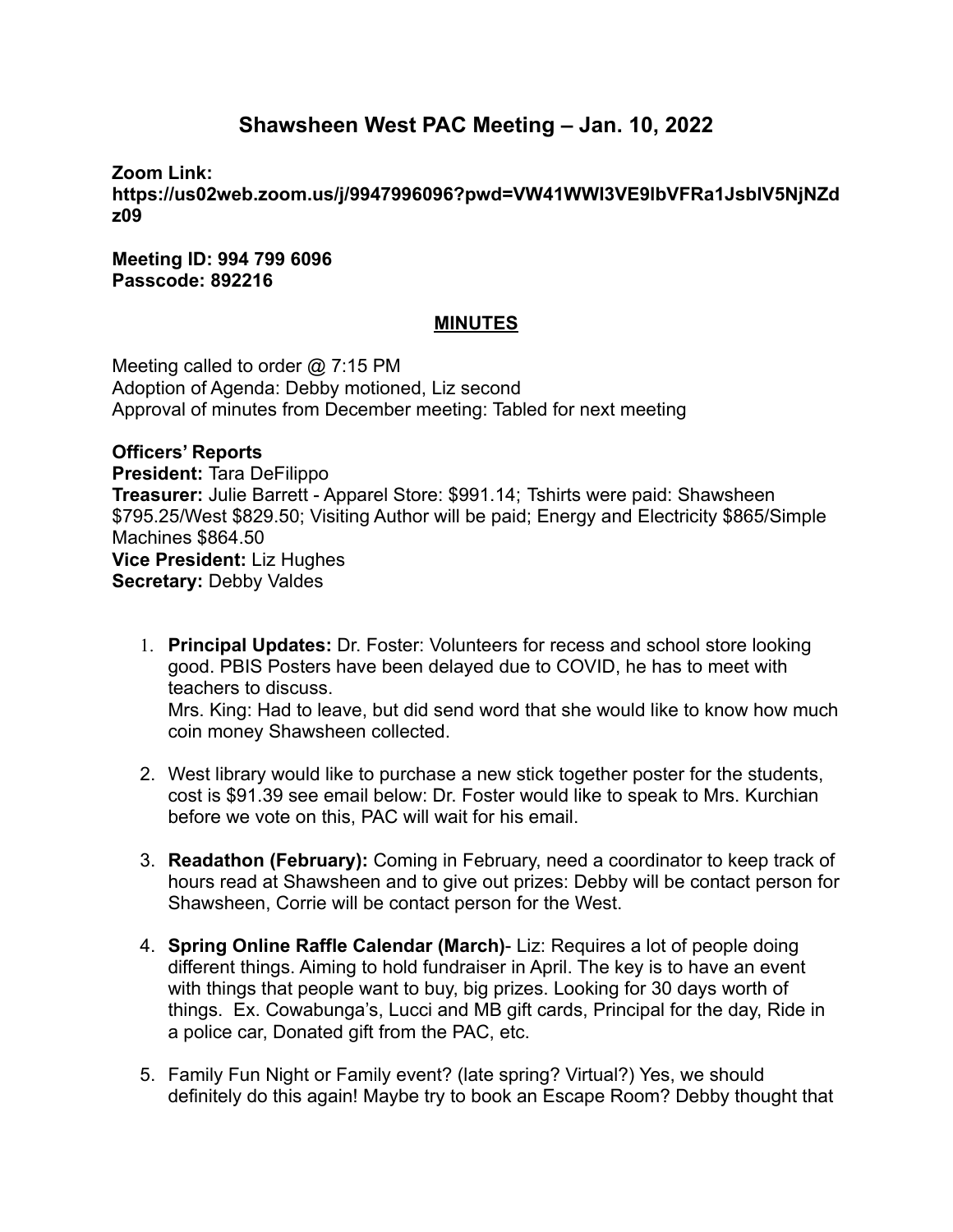last year's event was in Feb. Dr. Foster confirmed it was in Feb. Tara will talk to Matt and find out if they offer an Escape Room. She will email us once she has information and we'll vote through email since everyone is on board with this event. Have to figure out if the event should be in Feb or April.

Old Business

- 6. **Enrichments:** Eyes on Owls (Grade 3), Simple Machines booked for 4/12 for Grade 5, Energy & Electricity booked for 4/14 for Grade 4. Still need Grades 1 & 2 booked.: Mrs. King would like to wait until the Spring to book an outdoor event.
- 7. **Ongoing Fundraisers:** Amazon Smile, Box Tops for Education: Tabled

**Open Discussion**

**Meeting adjourned @ 7:40**

**Email from West library:**

**Hello, PAC,**

**Here at the West we have done some fun collaborative projects called Stick Together. Stick Together is a project that takes a large blank poster, and one small square at a time it develops into an amazing picture. In the past we have completed a poster of students reading, a wild tiger, an underwater scene, and just this fall Van Gogh's Starry Night. The students (and staff) have loved seeing the pictures come to life, so much so that they have been asking if we could do another.**

**I am wondering if the PAC may possibly be able to donate another Stick Together we could work on this spring. Including shipping, a new large format puzzle would cost a total of \$91.39.**

**https://letsticktogether.com/collections/large-format-new/products/bookworm**

**Your continued support has always been greatly appreciated here in the West Library.**

**Thank you for considering this request.**

**Michelle Kurchian**